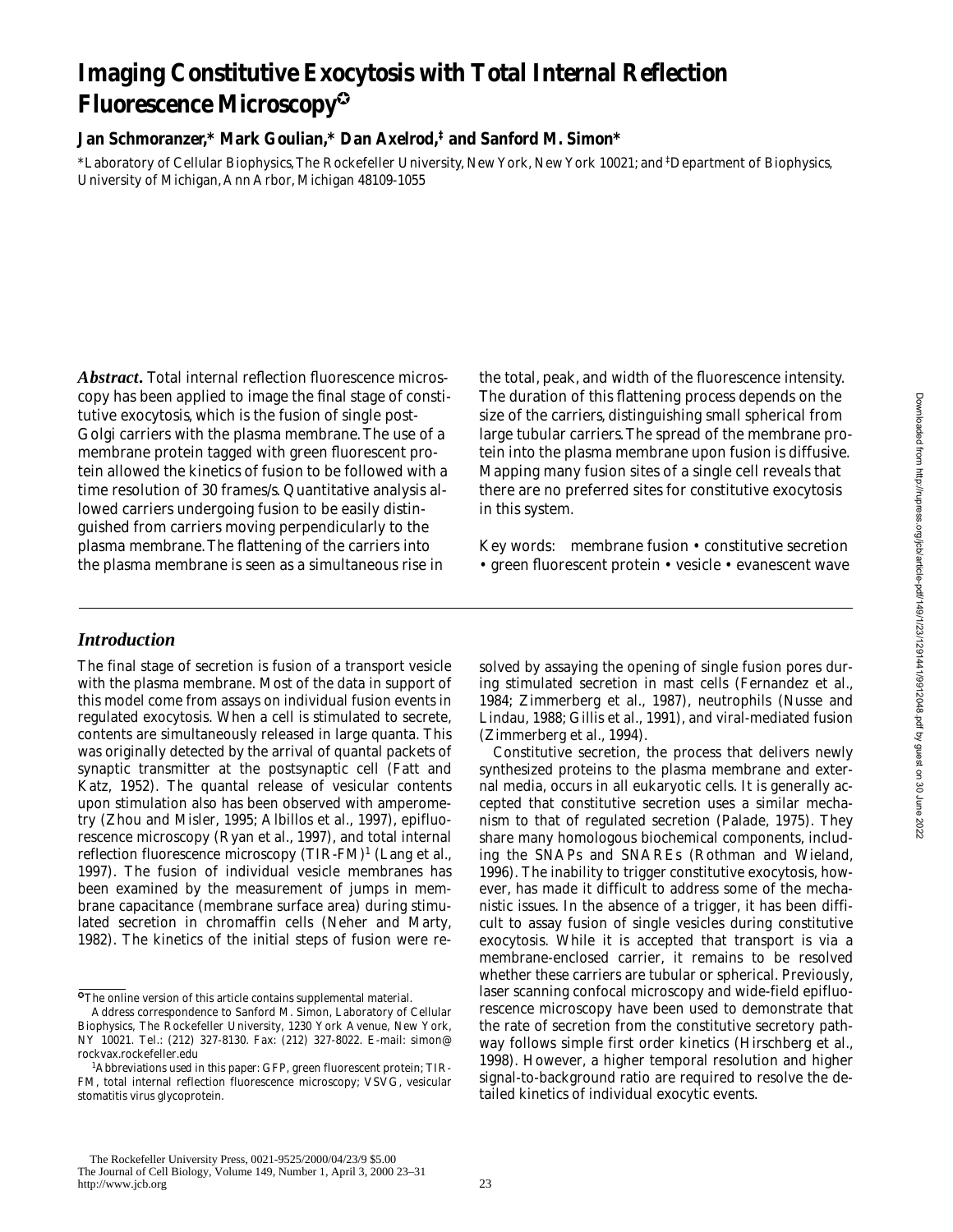In this study, we used TIR-FM to acquire high resolution video rate images of the fusion of single constitutive secretory carriers with the plasma membrane. Over the past decade, TIR-FM (for review see Axelrod et al., 1992) has been used to image a variety of surface events, such as polymer movement near an interface (Migler and Hervet, 1993), single molecule interactions in vitro (Funatsu et al., 1995), and the dynamics of cellular membranes in vivo (Steyer et al., 1997; Oheim et al., 1998). In TIR-FM, an excitatory laser beam is directed through the coverslip at an angle steep enough that it completely reflects off the water–coverslip interface. This results in what is often called an evanescent field, which is a field that decays exponentially with distance into the aqueous medium. The characteristic decay distance depends on the incident angle. For the experiments described in this paper, there is an excitation layer extending  $\sim$ 70 nm from the microscope coverslip. As a result, only fluorescent molecules within this distance from the coverslip are excited, enabling high signal-to-background imaging of surface events.

TIR-FM has been used to image the release of soluble vesicular contents during regulated exocytosis (Steyer et al., 1997). However, the contents diffuse away quickly, making analysis difficult. To be able to quantitatively analyze constitutive exocytosis, we made two modifications to improve the resolution. First, we used a high numerical aperture lens to perform prismless TIR-FM on living cells (Axelrod, 1989; Steyer et al., 1997). In contrast to the traditional approach of using a prism to couple the exciting beam at a supercritical angle to the interface, a high numerical aperture lens (NA 1.65) is used to deliver the exciting beam, which results in a substantial increase in light collection. Second, we examined the delivery of a membrane protein to the plasma membrane rather than the lumenal contents of a secretory vesicle. A membrane protein should diffuse considerably more slowly than a released soluble fluorophore. The combination of these two modifications allowed us to examine the kinetics of vesicle fusion and subsequent diffusion of membrane proteins into the plasma membrane.

The reporter used in this study is the thermoreversible folding mutant ts045 vesicular stomatitis virus glycoprotein (VSVG; Wehland et al., 1982), with the green fluorescence protein (GFP) fused to its cytoplasmic tail (VSVG– GFP), which has been described elsewhere (Presley et al., 1997; Toomre et al., 1999). This mutant is retained in a misfolded form in the ER at  $40^{\circ}$ C, but upon shifting to 33–  $35^{\circ}$ C, moves synchronously to the Golgi complex, from where it is transported to the plasma membrane. In this study, VSVG-GFP was transiently expressed in COS cells, and its delivery to the plasma membrane was imaged shortly after shifting to  $33-35^{\circ}$ C.

Single post-Golgi carriers of various morphologies were followed as they approached the plasma membrane, and the spread of their membrane cargo (VSVG-GFP) upon fusion was quantified. The analysis revealed a diversity of fusion kinetics for post-Golgi carriers and allowed us to measure the diffusion constant for the spread of VSVG-GFP into the plasma membrane. The data support the proposal that long tubular structures contribute to the transport from the Golgi complex to the cell surface (Hirschberg et al., 1998; Toomre et al., 1999). Mapping the coordi-

nates of fusion sites for a single secreting cell indicates constitutive exocytosis occurs randomly across the surface.

## *Materials and Methods*

### *TIR-FM Setup*

The prismless TIR-FM was used as described previously (Axelrod, 1989). It consists of an inverted epifluorescence microscope (model IX-70; Olympus America Inc.) equipped with a high numerical aperture lens (Apo 100X NA 1.65, Olympus). To align the TIR-FM, the widened and collimated beam from an argon ion laser (model 543-AP A01; Omnichrome) was attenuated with neutral density filters, cropped by a diaphragm, and reflected off two mirrors to the dichroic mirror of the microscope. A convex lens  $(f = 20 \text{ cm})$  in the beam path was used to focus the laser beam onto the back focal plane of the objective. Two mirrors were tilted to change the incident angle of the laser beam onto the TIR interface.

#### *Estimation of the Evanescent Field Decay Length*

A right angle prism (hypotenuse facing up) was coupled with immersion liquid ( $n = 1.78$ ) onto the sample side of the coverslip. Since the refractive index of the prism  $(n = 1.55)$  is too high, relative to the coverslip, to enable TIR at this incident angle, the laser beam propagated through the prism onto a vertical screen beside the setup. The incident angle was determined by applying Snell's law, and the decay length was calculated from the incident angle (Axelrod, 1989). The incident angles used in our experiments were estimated to range between  $63^\circ$  and  $54^\circ$ , which is significantly above the critical angle of  $51^{\circ}$ , and results in an evanescent field with a decay length between 90 and 50 nm.

#### *Tissue Culture and Transfection*

COS-1 cells (African green monkey; American Type Culture Collection) were maintained in DME (Sigma Chemical Co.) with 10% FBS at 37°C in a 5% CO<sub>2</sub> incubator. Cells were plated on acetone-cleaned coverslips, which had a refractive index of 1.78 (Olympus America Inc.), and had been coated with fibronectin (Life Technologies) to promote cell adherence. Cells were transiently transfected with the plasmid VSVG-GFP ts045 (Presley et al., 1997) using FuGENE™ 6 (Boehringer Mannheim) according to the manufacturer's protocol. At 12 h after transfection, cells were shifted from 37° to 40°C for 36 h to accumulate the VSVG-GFP in the ER. Cells were imaged in modified MEM without phenol red (Sigma Chemical Co.) with  $10\%$  FBS at  $33-35^{\circ}$ C. The temperature was maintained by a homebuilt incubator consisting of a thermally insulating hood covering the whole microscope and an air-stream incubator (Air Therm; World Precision Instruments), which is similar to the setup described in Inouye and Spring (1997).

#### *Image Acquisition and Analysis*

Samples were excited with the 488-nm line of an argon laser. The dichroic mirror (D460/40 $\times$ ) and the emission band pass filter (model HQ525/50M; Chroma Technologies Corp.) were used. Images were acquired with a 12 bit–cooled CCD (Orca I, model C4742-95; Hamamatsu) with a pixel size of 6.7  $\mu$ m  $\times$  6.7  $\mu$ m, an image acquisition card (NI-IMAQ 1424), and controlled by in-house software written in LABVIEW™5.1 using the IMAQ Vision package (all three from National Instruments). The maximum speed of image acquisition was either 30 frames/s  $(4 \times 4$  binning) or 18 frames/s  $(2 \times 2$  binning). Images containing a region of interest of the cell were streamed to memory on a PC during acquisition and saved to a disk.

Image analysis to obtain the total intensity, the peak intensity, and the width of the carrier was performed with in-house software written in LABVIEW™5.1 using the IMAQ Vision package. For analysis of single fusion events, each acquired sequence (1,000–2,000 frames) was reviewed multiple times on screen at various settings of the intensity look-up table to pick out all visible events. The coordinates for each fusion event were determined by identifying the local maximum of fluorescence intensity. Only a small region of interest around each fusion site was used for further analysis. These were selected such that they were both large enough to yield a good Gaussian fit of the carrier fluorescence, and small enough to prevent the influence of other fluorescent particles on the analysis.

All fusion sequences were analyzed in the following manner. The center of mass of the carrier was tracked for the entire sequence. The radial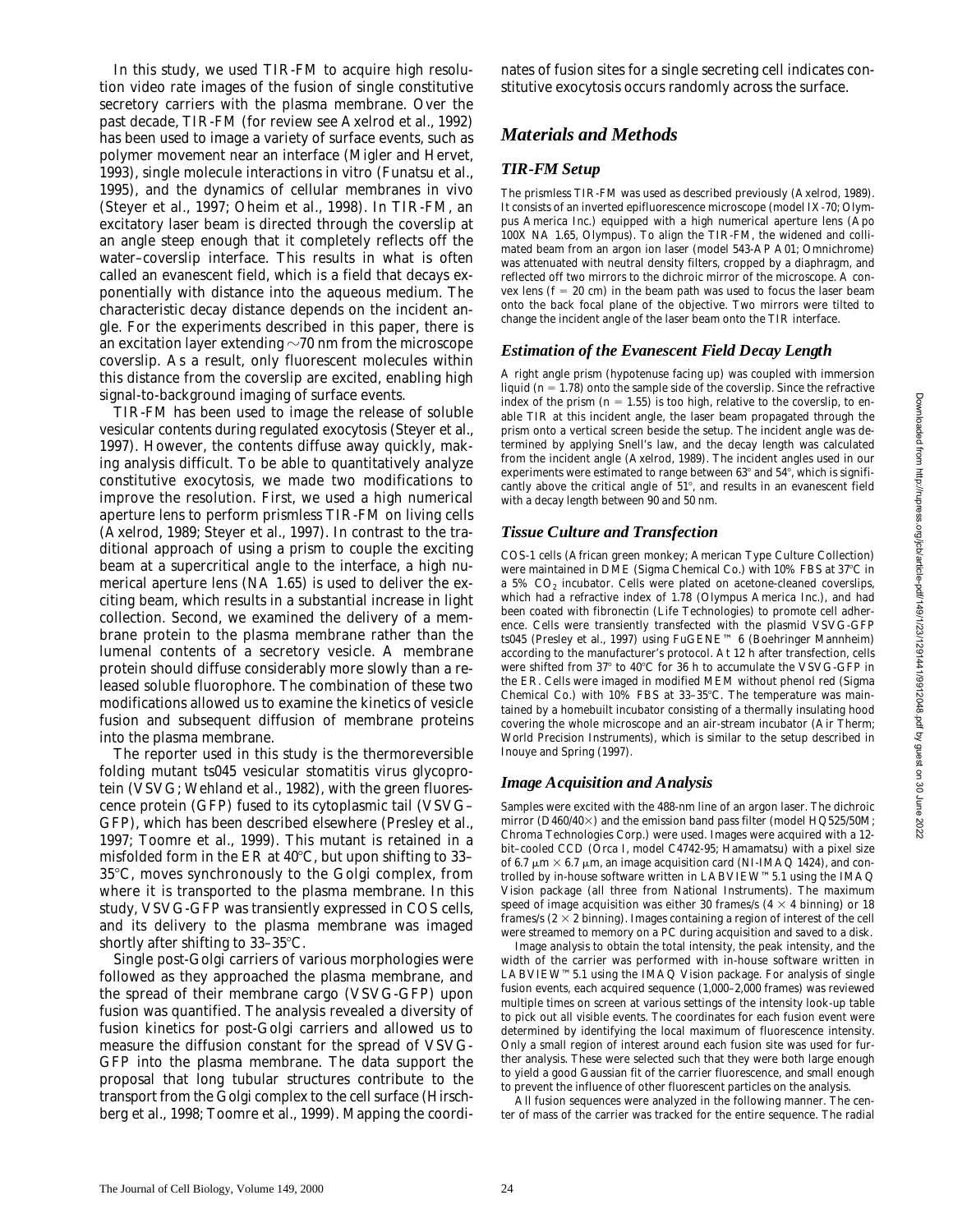intensity distribution *I(r)* of the carriers was fit for each frame with a nonlinear Levenberg-Marquardt routine to the Gaussian:  $I(r) = I_0 \exp(-r^2/w^2) +$ *BG*, where *r* is the distance of each pixel to the center of mass. The fitting parameters are  $I_0$ , *w*, and *BG*, where  $I_0$  is the peak intensity, *BG* is the background intensity, and *w* is the measure of the width (the Gauss width). The total intensity of the vesicle was computed by integrating the background-subtracted intensity over the entire region of interest. The fusion start was defined as the frame at which the second derivative of the smoothed total intensity was maximal. The rise time of the total intensity was the time difference between the fusion start and the frame where the smoothed total intensity reached its maximum within 5%. The diffusion constant was calculated by taking the carrier at the fusion start to be an instantaneous point source for diffusive material (Crank, 1995). The intensity profile as a function of time is given by:

$$
I(r,t) = \frac{I_0}{4\pi Dt} \exp\left(-\frac{r^2}{4Dt}\right).
$$

The square of the width of this Gaussian, *4Dt*, is linear over time *t*, with the slope proportional to the diffusion constant D.

## *Calculation of the Ratio TIflat/TIspherical*

The total fluorescence intensities for a flattened  $(TI_{flat})$  and spherical (*TIspherical*) vesicle are directly proportional to the excitation intensity of the evanescent field *I(z)*, which decays exponentially from the coverslip into the cell:  $I(z) = I_0 \exp(-z/d)$ . Here, *z* is the distance from the coverslip,  $I_0$  is the intensity in the plane at  $z = 0$ , and *d* is the decay length of the evanescent field. The total intensities for the flat and spherical configurations are calculated by integrating the excitation field *I(z)* over a circular disk and sphere, respectively:

$$
TI_{flat} = cI_0(4\pi R^2) \qquad TI_{spherical} = c2\pi R \int_0^{2R} dz I_0 \exp(-z/d),
$$

where *R* is the radius of the vesicle.

The constant *c* depends on the quantum yield and extinction coefficient of the fluorophore and the collection efficiency of the lens. After evaluating the integral and taking the ratio we find the following:

$$
\frac{T I_{flat}}{T I_{spherical}} = \frac{2R}{d} \frac{1}{1 - \exp(-2R)/d}.
$$

#### *Thresholded Image of VSVG-GFP in the Plasma Membrane*

The highly thresholded image shown in Fig. 5 was created by averaging the first frame of each image sequence  $(n = 30)$ , followed by subsequent nearest neighbor averaging (with all eight neighbors). The threshold was chosen to show bits between 1 (black) and 5 (bright gray) on a 256-bit scale.

#### *Online Supplemental Material*

*Description of Supplementary Figures:* Both plots are supplementary information to the data shown in Table II. For detailed description of the parameters used see Materials and Methods. All supplementary materials are available at http://www.jcb.org/cgi/content/full/149/1/23/DC1.

*Figure 1.* Total delivered intensity over the rise time. The total fluorescence intensity (maximum intensity reached shortly after fusion start) delivered by 45 carriers, which fused with the plasma membrane, is plotted as a function of their rise time (the time in which the carriers are flattening down into the plasma membrane while delivering all their membrane cargo). The linear fit to the data (shown in red) suggests that a longer rise time is directly correlated to a larger membrane cargo.

*Figure 2.* Total delivered intensity over the intensity of the carrier before fusion. The total fluorescence intensity (maximum intensity reached shortly after fusion start) delivered by 45 carriers, which fused with the plasma membrane, is plotted as a function of the fluorescence intensity just before fusion. The linear fit to the data (shown in red) suggests that these carriers with a smaller initial fluorescence seem to deliver less total membrane cargo.

*Description of Supplementary Video Material.* All video sequences show post-Golgi carriers in COS-1 cells transfected with ts 045 VSVG-GFP as a constitutively secreted membrane protein. The sequences are taken  $\sim$ 30– 50 min after the release of the temperature block in the ER in TIR-FM.

*Video 1: View of Many Carriers.* The sequence, taken at 30 frames/s, shows a part of the cell surface imaged in TIR-FM. The cell edge is in the upper left, the Golgi is in the lower right corner (pixel size, 256 nm). There are three types of behaviors of the post-Golgi carriers: (1) carriers that are stationary; (2) carriers that are moving, but not fusing; and (3) carriers that fuse to the plasma membrane. As can be seen on the extreme left and right, fusion occurs with a bright local burst of fluorescence followed by a spread of the fluorescence. The carrier on the extreme left was observed doing transport, docking, and fusion during the acquisition time. The two carriers on the extreme right did not move significantly before they fused.

*Video 2: Small Carrier Fusion.* This sequence (Fig. 2, b and c), taken at 30 frames/s, shows a highly enlarged region of interest containing a small dotlike carrier (pixel size, 256 nm) undergoing fusion with the plasma membrane. The fusion can be seen as a local increase followed by a spread of the fluorescence intensity due to diffusion of the VSVG-GFP in the plasma membrane.

*Video 3: Large Tubular Carrier Fusion.* This sequence (10 frames/s; pixel size, 134 nm) shows an enlarged region of interest containing a large tubular carrier undergoing transport, docking, and fusion (see selected frames in Fig. 3 and quantification in Fig. 4 A). During the transport, the intensity of the tubule is changing slightly, which is probably due to movement in the vertical direction, in and out of the evanescent field. Just before fusion the tubule seems to round up to a dot. Fusion occurs with a huge burst of fluorescence followed by a spread of the fluorescence.

## *Results and Discussion*

To observe constitutive exocytosis, we examined the delivery of an integral membrane protein, VSVG-GFP, into the plasma membrane. Studying delivery of a membrane protein offered a number of advantages over delivery of a lumenal marker. First, assaying release of lumenal markers has been limited by temporal resolution: upon fusion lumenal contents diffuse away quickly, often in less than one image frame (Steyer et al., 1997; Oheim et al., 1998). GFPlabeled membrane proteins should move away from the site of fusion more slowly, both because of their greater size and because they have to diffuse within the plasma membrane. This should allow us to examine the kinetics of exocytosis in greater detail. Second, the concentration of membrane–permeant lumenal fluorophores, such as acridine orange, is sensitive to changes in the vesicle lumen. In our experiments, the concentration of the fluorophores remains constant in each carrier since the GFP is synthesized as part of a membrane protein. Third, the fluorescence of lumenal fluorophores is sensitive to physiological changes inside the vesicle, such as pH. The GFP fluorophores in our experiments were synthesized on the cytoplasmic side of the VSVG and, therefore, were unaffected by changes inside the vesicles. Finally, by quantitatively demonstrating that the fluorescence of a membrane-bound GFP in a carrier is delivered to the plasma membrane, we could ensure that we were monitoring fusion of the carrier and not lysis or movement out of the plane of focus.

A cell transfected with VSVG-GFP was imaged with both epifluorescence microscopy and TIR-FM (Fig. 1). Under epifluorescence microscopy, the entire cell was visible, with a particularly strong signal in what is probably the Golgi complex (Fig. 1 A, bright spots on the left side). In TIR-FM, the excitatory evanescent field decays exponentially from the coverslip over  $\sim$ 70 nm (see Materials and Methods). The Golgi complex was not visible, indicating that it was far enough away from the coverslip to be outside the evanescent field (Fig. 1 B). Instead, discrete particles were observed that exhibited various morphologies, ranging from small spheres to tubular structures that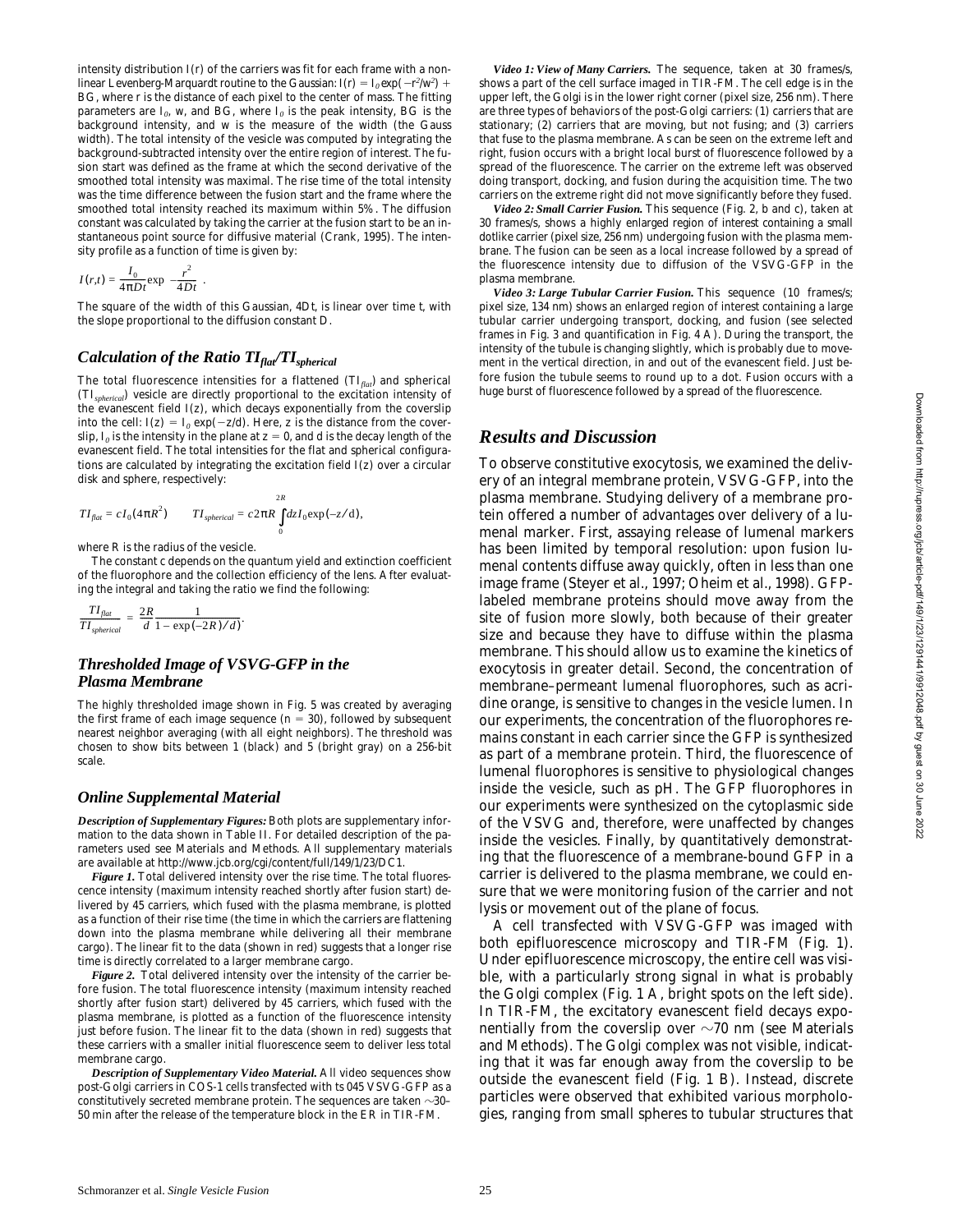

*Figure 1*. Comparison of epi- and TIR illumination. A COS cell transfected with VSVG-GFP was imaged using (A) epi- and (B) TIR illumination.

can be up to many microns long (Hirschberg et al., 1998; Toomre et al., 1999). In this paper, we refer to these as carriers, independent of their morphology.

Each of the carriers was characterized by its movement, total intensity, peak intensity, and the width of its intensity profile (cells were imaged at 30 frames/s). Changes of the fluorescence intensity were the consequence of the fluorescent cargo moving relative to the coverslip, thereby changing the excitation by the evanescent field. The carriers that we imaged fell into three groups. Some carriers stopped moving and remained stationary adjacent to the membrane (or were stationary during the entire observation period). These are carriers that we believe docked, but did not fuse, during the 1-min observation period.

The second group of carriers showed synchronous increases and decreases in the total and peak intensities with no significant change in the width (Fig. 2, A and C). We believe that these carriers moved in and out of the plane of the evanescent field without fusing with the membrane. In conventional epifluorescence the observed width of a fluorescent object widens as it moves out of the plane of focus, which was not observed with these carriers. This is the consequence of the narrow depth of the evanescent field in TIR-FM (50–90 nm), which is significantly smaller than the depth of field of the objective. Thus, the fluorophores are never excited outside of the plane of focus.

The third group showed a synchronous increase in the total, peak and width of the fluorescence (Fig. 2, B and D). If a carrier fuses with the plasma membrane, the total intensity should increase as the vesicle flattens to the membrane (moving the fluorophores into the evanescent field), whereas the peak intensity should transiently increase and then decrease as VSVG-GFP diffuses laterally into the membrane. In addition, the width will increase as a result of this diffusion. Therefore, we believe these carriers have fused to the plasma membrane. (Examples of carriers from each of these groups can be seen in Video 1 at http:// www.jcb.org/cgi/content/full/149/1/23/DC1.)

Selected temporal frames are shown for a carrier that fused to the membrane (Fig. 2 D and Video 2 at http:// www.jcb.org/cgi/content/full/149/1/23/DC1). The total intensity, peak intensity, and the width squared of the fluorescence for this fusion event are plotted as a function of time (Fig. 2 B). These data allow us to clearly distinguish three temporal phases, which we label stationary, rise, and spread (Table I). During all three phases, the center of mass of the carrier was tracked to account for lateral movements, which were on average less than one pixel per frame.

#### *Stationary Phase*

During this phase, the total intensity, the peak intensity, and the width were constant. The fact that the total and peak intensities were constant suggests there was no detectable movement of the carrier perpendicular to the evanescent field. Further, the fact that the width remained constant indicates that the VSVG-GFP was not spreading into the plasma membrane. Therefore, the stationary phase probably represents a vesicle that was docked or tethered close to the plasma membrane. Occasionally, a slight increase in the total and peak intensities was evident just before the rise phase (data not shown). This may correspond to a movement of the carrier towards the plasma membrane before fusion.

#### *Rise Phase*

During the second phase, the total and peak intensities rose rapidly and the width squared began to increase in a roughly linear fashion (Fig. 2 B). Importantly, the increase in all three values was simultaneous for all analyzed fusion events  $(n > 100)$ . The increase in width indicates that the VSVG-GFP was diffusing into the plane of the plasma membrane. The increase of total fluorescence (average of  $4.6 \pm 2.0$ -fold;  $n = 16$ ) implies that the fluorescent cargo was moving towards the coverslip, where the evanescent field was greatest. This increase in the total intensity is expected when a spherical vesicle containing a membrane marker flattens down into the plasma membrane (Table I). Since the evanescent field decays exponentially with distance into the cell, the total intensity of a stationary spherical vesicle (*TIspherical*) at the plasma membrane must be lower than the total intensity of the same vesicle after flattening down into the plasma membrane (*TIflat*). In the latter case it forms a disk in the plane of the plasma membrane with an area identical to the surface of the vesicle. The magnitude of this intensity increase can be described by the ratio *TIflat*/*TIspherical*, which is independent of the position of the plasma membrane in the evanescent field. For a 250-nm-diam spherical vesicle with the fluorophore uni-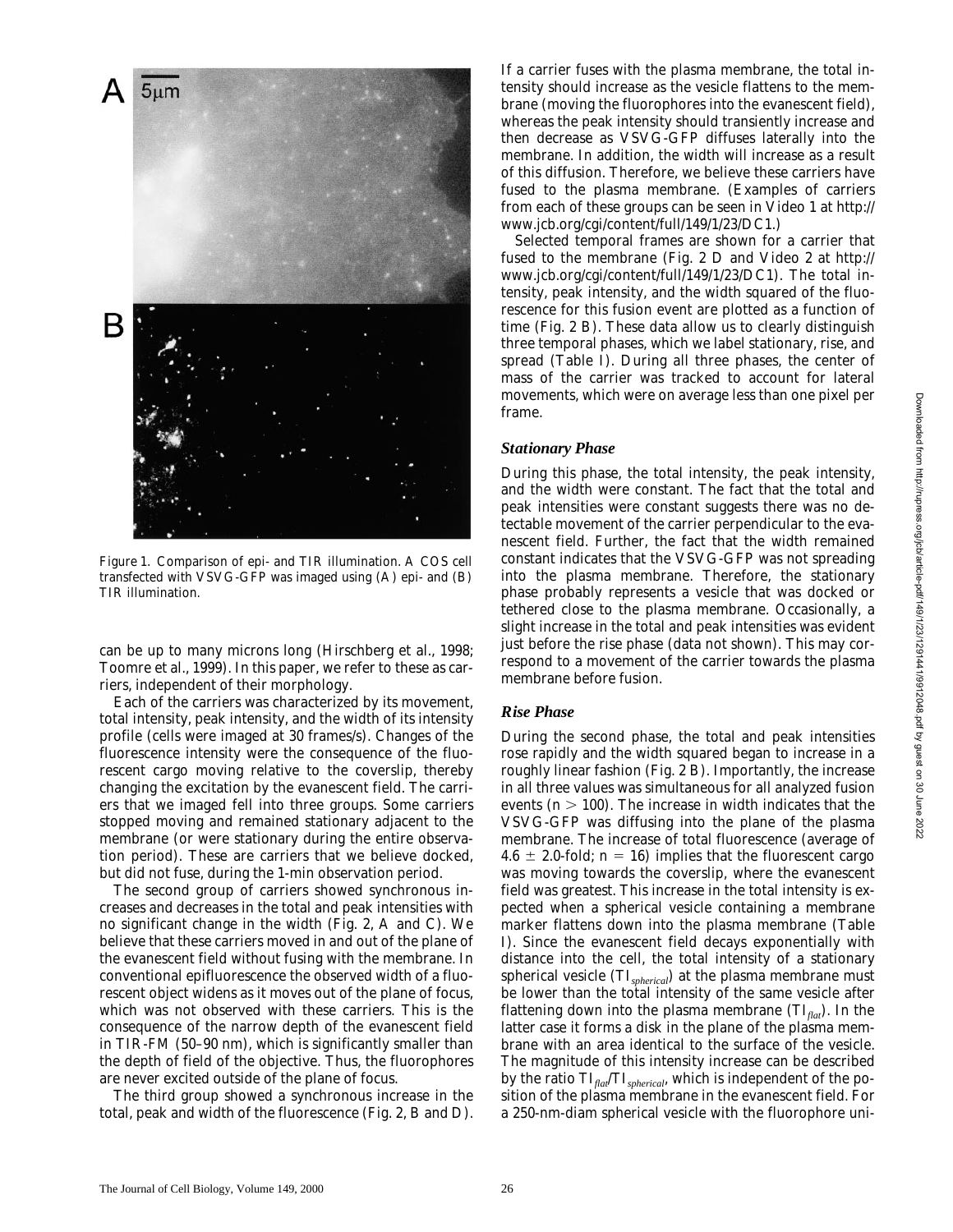

*Figure 2*. Analysis of carriers. The VSVG-GFP fluorescence was imaged for carriers close to the plasma membrane. Selected frames are shown from a sequence in (C) for a carrier which moved perpendicular to the coverslip, without fusing to the plasma membrane and in (D) for a carrier which fused to the plasma membrane. The intensity of the VSVG-GFP in frames C and D is shown in pseudocolor. Each sequence was processed with a running average in time of  $(\pm 1$  frame) and thresholded separately to aid visualization. The radially symmetric Gauss fit of the carrier fluorescence is shown below each frame. (A and B) The total intensity, peak intensity and the square of the Gaussian width for the carriers shown in C and D were plotted over time in A and B, respectively. The numbered arrows refer to the frames from sequences C and D. In B, the three phases, stationary, rise and spread, are separated by dotted lines. Times are marked relative to the start of the rise phase.

formly distributed over the membrane and using an evanescent decay length of 50–90 nm (the estimated decay length in our experiments), the calculated ratios are between 2.7 and 5.0 (see Materials and Methods). Most experimental values obtained for the ratio from events with short rise times  $\left($  < 200 ms) are within this range (average of 16 events =  $4.6 \pm 2.0$ .

## *Spread Phase*

During the third phase, the total intensity remained rela-

tively constant, the peak intensity decreased exponentially, and the width squared increased linearly. The observation that the total intensity remained at a plateau indicates that the fluorescence within the region of interest was conserved: fluorophores were neither moving closer to or further away from the coverslip. The subsequent slow decrease of the total intensity in this phase is probably due to photobleaching (measured at  $\sim 0.1\%$  per frame) and the diffusion of VSVG-GFP out of the region used for the analysis. The exponential decay of the peak intensity together with the increase in width can be explained by the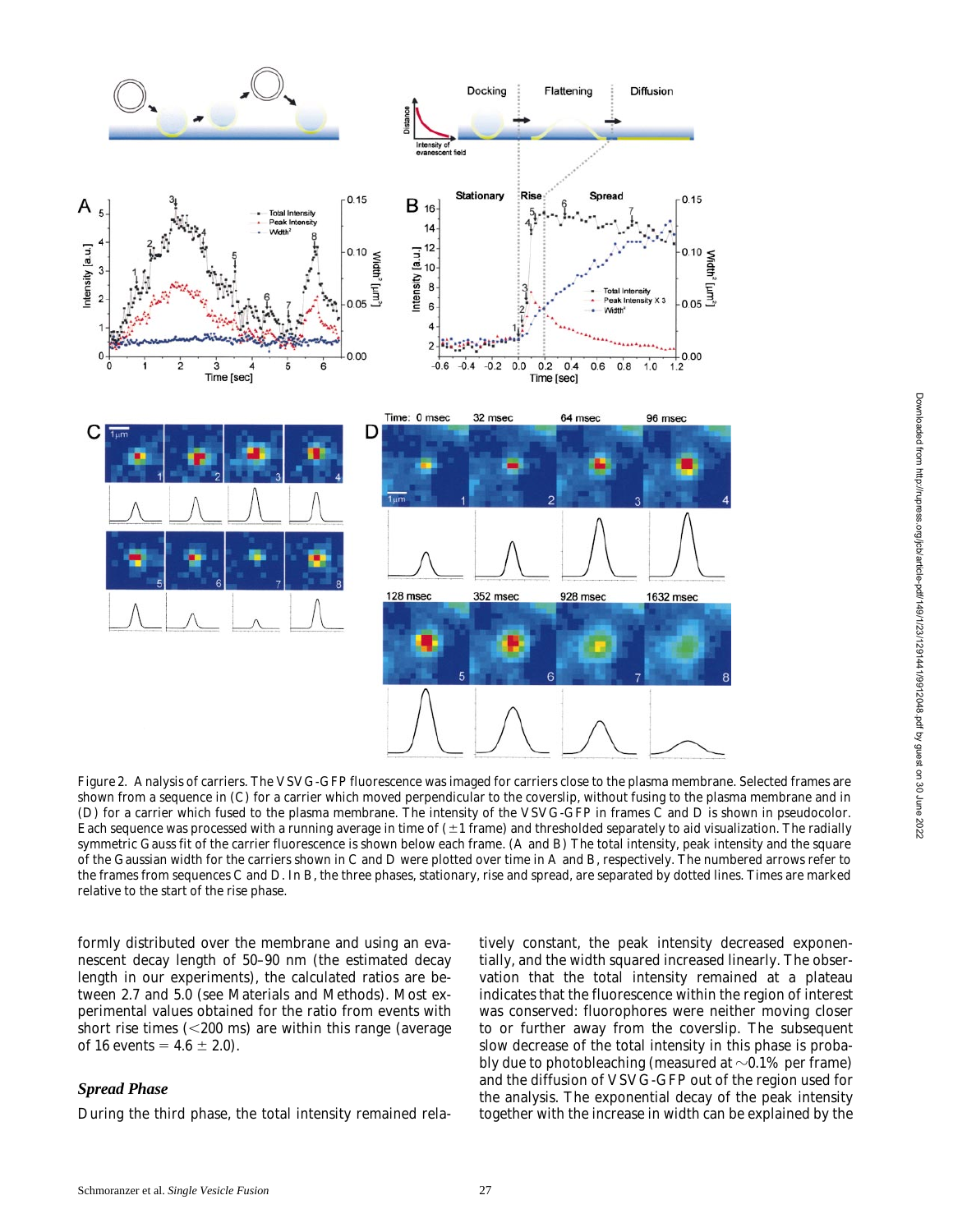*Table I. Qualitative Summary of the Kinetic Behavior of the Characteristic Values for a Fusing Carrier*

| Phase                                      | Stationary                       | Rise            | Spread                   |
|--------------------------------------------|----------------------------------|-----------------|--------------------------|
| Total intensity<br>Peak intensity<br>Width | Constant<br>Constant<br>Constant | ተተ<br><b>11</b> | Relatively constant<br>◡ |

spread of the VSVG-GFP into the plasma membrane upon fusion. If the spread of the VSV-GFP into the membrane was diffusive then the width squared should increase linearly (Crank, 1995). Potential deviations from simple diffusion would contribute nonlinear terms. The width of the fluorescence was analyzed for 28 fusion events from 7 different cells. The data could be fit to a straight line with a correlation coefficient (*r<sup>2</sup>* ) that ranged from 0.96 to 0.996. Thus, our subsequent analysis assumed that the dominant behavior was diffusive (width squared increased linearly with time), yielding an average diffusion constant of  $(1.1 \pm 0.5) \times 10^{-9}$  cm<sup>2</sup>/s. A diffusion constant of VSVG in the plasma membrane was previously reported to be (3.8  $\pm$  1.8)  $\times$  10<sup>-10</sup> cm<sup>2</sup>/s using FRAP measurements on fluorescently labeled Fab fragments bound to VSVG (Zhang et al., 1991). There are a few possible explanations for the difference between the two values of the diffusion constant. First, the attachment of Fab fragments to the VSVG could slow down the mobility. Second, the diffusion constant may be temperature sensitive. The FRAP experiments were performed at room temperature, whereas our measurements were performed at  $33-35^{\circ}$ C. Third, the mobility of newly delivered membrane proteins may be different from those that have been resident in the membrane. Finally, the photobleaching involved in FRAP may induce changes in the membrane that slow the subsequent diffusion.

The changes in the total, peak, and width of the fluorescence intensity through each of the three phases are representative of the fusion events for those carriers that had short rise times (Fig. 2, B and D). In addition, we observed two other types of fusion events. First, a small fraction of the events with short rise times had widths that increased at a slower-than-linear rate. This may be the consequence of a variable distance between the coverslip and the plasma membrane. In certain areas, the cell membrane buckled away from the coverslip. This was seen in TIR-FM pictures of cells that were surface-labeled with a membrane marker (data not shown). A fusion event occurring

at the edge of such a buckle, therefore, would deliver at least part of its fluorescent cargo into a region of the plasma membrane that is in a weaker part of the excitation field.

Second, there were events with significantly longer rise times that were associated with tubules. The carriers in the short rise time events described above appeared as fluorescent spots close to the plasma membrane. However, in some cases, the carriers appeared as tubules moving in and out of the evanescent field, as indicated by the intensity changes along their length (Fig. 3 and Video 3 at http: //www.jcb.org/cgi/content/full/149/1/23/DC1). The fusion of tubules to the plasma membrane was similar to the short rise time events, with stationary, rise, and spread phases. However, these tubules were different in a few characteristics. At the beginning of the rise phase, the tubules rounded up to a circular spot ( $n > 10$ ; Fig. 3, frames at  $t =$ 0.0 and 0.1 s). This accounts for the drop in the width of the fluorescence at the beginning of the rise phase (Fig. 4 A). For these tubular carriers, the rise phase lasted substantially longer  $(>1 s)$  than the rise phase of the short rise time carriers (compare Fig. 4 A with Figs. 2 B and 4 B). The peak fluorescence intensity was approximately the same for both types of carriers. However, the total fluorescence intensity delivered by a tubule was up to 25-fold greater. Further, the total fluorescence continued to increase even after the peak fluorescence was reached (Fig. 4 A). This suggests there was a sustained delivery of fluorescent membrane protein into the evanescent field.

Some carriers that appeared as spots also exhibited long rise times (data not shown). These may have been tubules oriented perpendicular to the membrane. Consistent with this interpretation, carriers that had long rise times also continued to increase their total fluorescence after the peak fluorescence was reached and delivered a greater total amount of fluorescence to the membrane. For one particular cell, the carriers that had a rise time of  $>1$  s represented 21% of all the events we observed  $(n = 96)$ , but they accounted for 59% of the total fluorescence intensity (Table II). This is consistent with a model in which longer rise times result from the fusion of larger carriers (tubules), deliver a larger amount of VSVG-GFP to the plasma membrane (supplementary Figure 1).

For regulated exocytosis, considerable evidence has accumulated to favor a vesicular model. Two different structures have been proposed as the carriers for constitutive exocytosis from the Golgi complex to the plasma mem-



*Figure 3*. Selected frames from a sequence showing the transport, docking, and fusion of a tubular carrier. Times are marked relative to the start of the rise phase.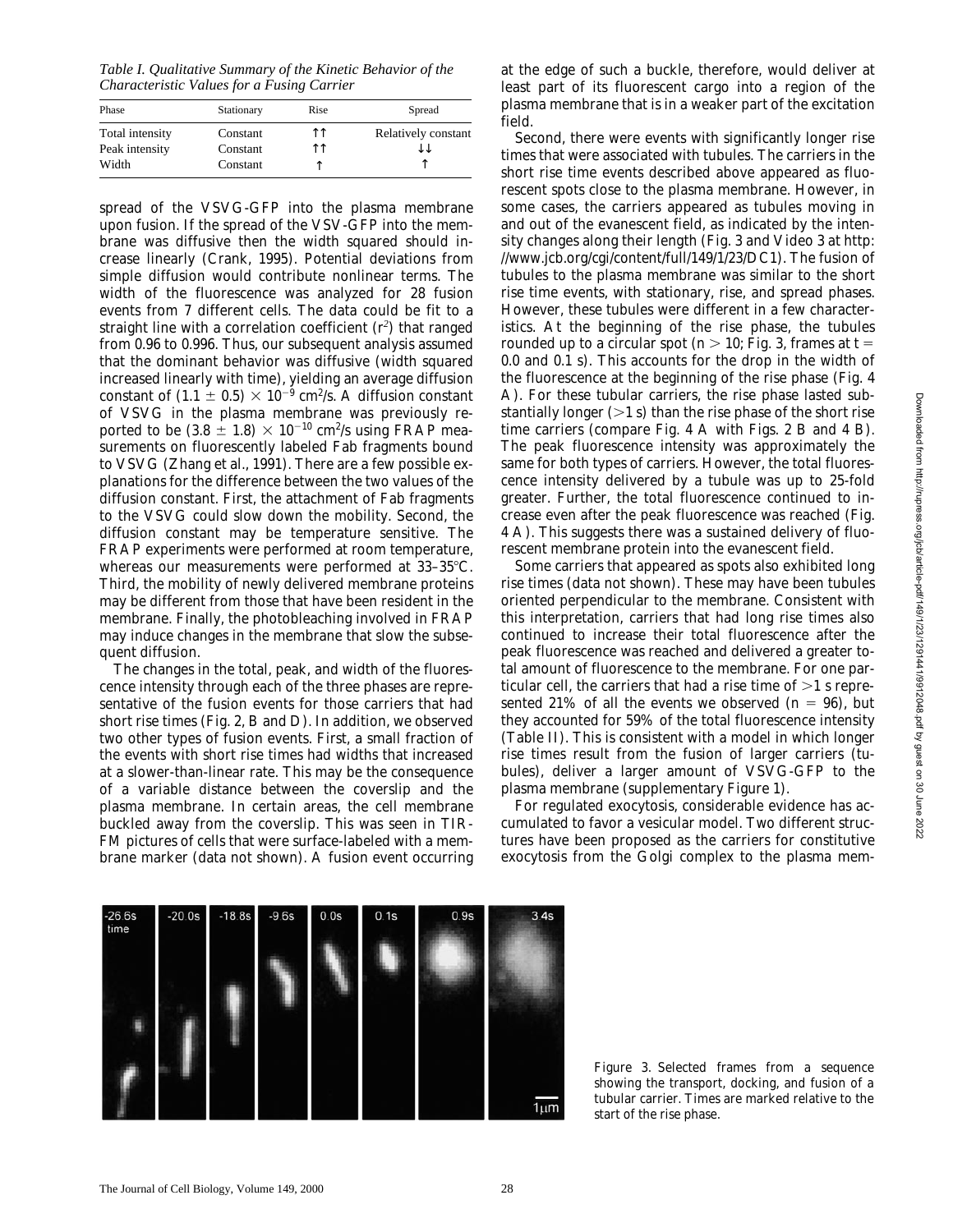

*Figure 4*. Carrier fusion events with different rise times. Total intensity, peak intensity, and square of the Gaussian width were plotted on the same time axis for carriers with long and short rise times (time is marked relative to the start of the rise phase). (A) A carrier with a long rise time  $(\sim1.9 \text{ s})$  and tubular morphology (taken from the sequence shown in Fig. 3). (B) A carrier with short rise time ( $\sim$ 160 ms) and spotlike morphology. A similar example is shown in Fig. 2 D. The three phases, stationary, rise and spread, are separated by dotted lines.

brane: spherical and tubular vesicles (Hirschberg et al., 1998; Toomre et al., 1999). Our observations support the presence of both. However, rather than representing two separate classes of carriers, they describe the two extremes of what we observe as a continuum of carriers of various spherical and tubular shapes and sizes. There are some potential limitations to this analysis. First, the absolute value of the maximum total intensity cannot be accurately determined. Since the distance between the cell membrane and the coverslip varied, identical carriers fusing at different sites could give different intensities. However, the large number of events analyzed compensates for such effects.

*Table II. Statistics of Rise Times and Total Delivered Fluorescence Intensity*

| Rise time                                                                     |    | $<200$ ms 200 ms-1 sec $>1$ sec |    |
|-------------------------------------------------------------------------------|----|---------------------------------|----|
| Percentage of total events ( $n = 130$ ),<br>7 cells                          | 31 | 48                              | 21 |
| Percentage of total fluorescence intensity<br>delivered ( $n = 96$ ), 1 cell* | 11 | 30                              | 59 |

\*Since the total fluorescence intensity delivered to the plasma membrane is difficult to compare between different experiments because of variations in the evanescent field intensities, the percentages of the total intensity are calculated from a single cell experiment (no. fusions  $= 96$ ).

Second, there may have been very small carriers present, whose fusion would be undetectable because of their low fluorescence. Finally, TIR-FM is only sensitive to fusion events occurring at the cell–coverslip interface. We assume that these are representative of fusions that occur on the surface of the cell that is not in contact with the coverslip.

To check for preferred sites of fusion, we marked the coordinates of all detected fusion events  $(n = 147)$  in a single cell over 60 min. A map of these fusion sites (red dots) was superimposed on a thresholded TIR-FM image (see Materials and Methods) of the entire field showing VSVG-GFP in the plasma membrane (Fig. 5). Since the distance between the plasma membrane and the coverslip was not uniform, there was unevenness in the plasma membrane fluorescence intensity under TIR-FM. In general, the fusion sites appear to be distributed in a fairly random manner. The areas that were devoid of fusion events colocalize well with the dark areas in the TIR-FM image. This suggests that the apparent lack of detected fusion events in these areas resulted from the membrane being further from the coverslip and, thus, not excited by the evanescent field. Alternatively, the dark areas may be inhomogeneities in the membrane that exclude VSVG-GFP and membrane fusion. In addition, we never detected repeated fusion at exactly the same coordinates. This indicates that in this system, the fusion of carriers in constitutive exocytosis occurs all over the plasma membrane and that there are no preferred sites for fusion.

Regulated secretion in nerve terminals is primarily constrained to the synaptic junction. Here, the calcium channels and secretory vesicles are maintained in close proximity. In contrast, our results indicate that there are no preferred sites for release in constitutive exocytosis. The lack of repeated exocytosis at any specific point raises questions about the biochemical requirements for constitutive exocytosis. Perhaps regulated exocytosis remains highly localized to compartmentalize the calcium transients, and thereby maximize their effect on exocytosis while minimizing their effect on the total calcium load on the cell (Simon and Llinás, 1985). Constitutive exocytosis is calcium independent (Lew and Simon, 1991; Miller and Moore, 1991), and this may free the fusion machinery to diffuse all over the surface until it engages secretory cargo, which is then released at the site of contact.

Previous assays on exocytosis have studied the formation and widening of the fusion pore and the secretion of lumenal contents. TIR-FM has allowed us to observe and quantify, for the first time, the flattening of the vesicle into the plasma membrane (the rise phase), which occurs over a time scale ranging from hundreds of milliseconds to a few seconds (Table II). In contrast, the initial opening of a fusion pore in regulated exocytosis, based on electrophysiological measurements, occurs on the time scale of a few milliseconds (Spruce et al., 1990). Thus, these techniques complement each other by monitoring two different steps in the fusion process. The electrophysiological experiment measures the increase in conductance between the inside of a vesicle and the outside of the cell as the fusion pore opens, whereas the optical experiment described in this paper measures the time course of the carrier membrane flattening down.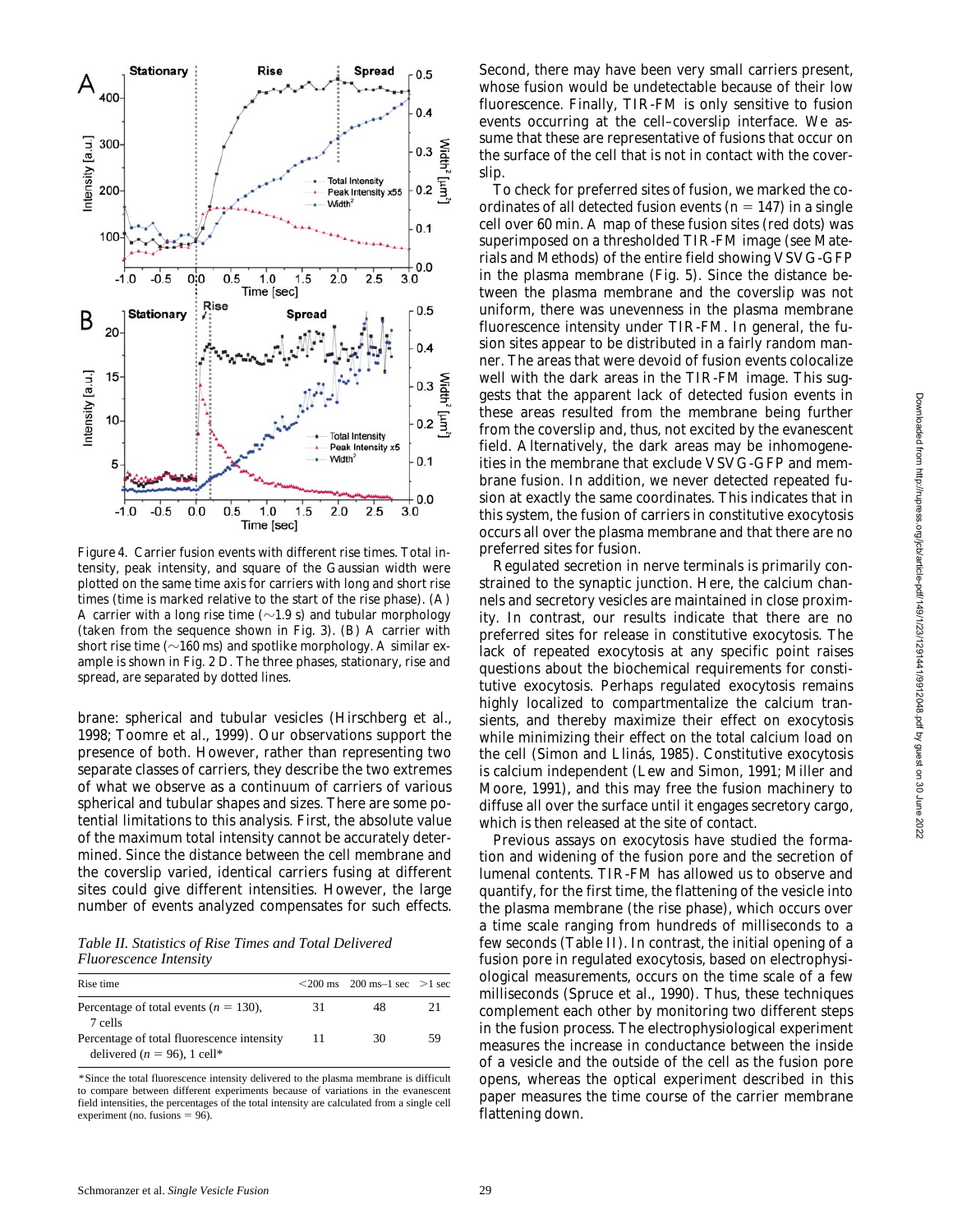

*Figure 5*. Map of fusion sites of a single cell. The exocytotic events  $(n = 147)$  from a single cell were superimposed as red dots onto a thresholded gray scale image of VSVG-GFP in the plasma membrane (see Materials and Methods). One edge of the cell is in the upper left. Under epi-illumination, the Golgi complex appeared in the lower right corner. Pixel size, 268 nm.

The vesicular hypothesis was established by the demonstration that, in regulated exocytosis, each released quanta contains a large number of secretory molecules (Del Castillo and Katz, 1954). Using TIR-FM with a GFPlabeled membrane marker, we demonstrate that, in constitutive exocytosis, each fused quanta delivers a large number of membrane proteins to the plasma membrane. These results demonstrate that in all the events analyzed, the vesicular membrane proteins are completely delivered into the plasma membrane. In recent years, there have been a number of experiments indicating that in regulated exocytosis vesicles might only transiently fuse in what has been called kiss and run (Artalejo et al., 1998; Meldolesi, 1998; Palfrey and Artalejo, 1998; Ales et al., 1999; Fesce and Meldolesi, 1999). In this model, the vesicle forms a fusion pore that widens enough to allow the release of lumenal components, but not the fusion of the vesicular membrane with the plasma membrane. Our results indicate that, in constitutive exocytosis, there are vesicles that fully fuse and integrate with the plasma membrane.

A difference in membrane tension between the vesicle and the plasma membrane has been proposed to drive the fusion of the vesicular and plasma membranes (Monck et al., 1990; Solsona et al., 1998; Markosyan et al., 1999; Siegel, 1999). The ability to quantify the rate of vesicular flattening could allow these models to be tested. One particularly intriguing observation is that the rate at which the width of the fluorescence widens is faster during the flattening of the vesicle (the rise phase of the fluorescence) than it is during the subsequent diffusion of the VSVG-GFP into the plasma membrane (the spread phase). This suggests that the VSVG-GFP is spreading into the plasma membrane at a rate faster than expected just by diffusion. With further refinements, TIR-FM may be useful for identifying and localizing components of the fusion apparatus and elucidating the possible role of cytoskeletal and other structural elements in constitutive exocytosis. Similar results are reported for another cell line (Toomre et al., 2000).

We would like to thank Yu Chen (Rockefeller) and Yoshihiro Kawano (Olympus) for many discussions and assistance, Natalie de Souza (Rockefeller) and Yu Chen (Rockefeller) for critical reading of the manuscript, and Jennifer Lippincott-Schwartz (NIH) for the VSVG-GFP plasmid. J. Schmoranzer, M. Goulian and S.M. Simon would like to thank the Molecular Photonics Laboratory (Hamakita City, Japan) for their support.

Submitted: 13 December 1999 Revised: 18 February 2000 Accepted: 29 February 2000

#### *References*

- Albillos, A., G. Dernick, H. Horstmann, W. Almers, G.A. De Toledo, and M. Lindau. 1997. The exocytotic event in chromaffin cells revealed by patch amperometry. *Nature.* 389:509–512.
- Ales, E., L. Tabares, J.M. Poyato, V. Valero, M. Lindau, and D.T. Alvarez. 1999. High calcium concentrations shift the mode of exocytosis to the kissand-run mechanism. *Nat. Cell Biol.* 1:40–44.
- Artalejo, C.R., A. Elhamdani, and H.C. Palfrey. 1998. Secretion: dense-core vesicles can kiss-and-run too. *Curr. Biol.* 8:R62–R65.
- Axelrod, D. 1989. Total internal reflection fluorescence microscopy. *Methods Cell Biol.* 30:245–270.

Axelrod, D., E.H. Hellen, and R.M. Fulbright. 1992. Total internal reflection fluorescence. *In* Topics in Fluorescence Spectroscopy, Volume 3: Biochemical Applications. J.R. Lakowicz, editor. Plenum Press, New York. 289–343.

Crank, J. 1975. The Mathematics of Diffusion. Oxford University Press.

Del Castillo, J., and B. Katz. 1954. Quantal components of the end-plate potential. *J. Physiol.* 124:560–573.

Fatt, P., and B. Katz. 1952. Spontaneous subthreshold activity at motor nerve endings. *J. Physiol*. 117:109–128.

Fernandez, J.M., E. Neher, and B.D. Gomperts. 1984. Capacitance measurements reveal stepwise fusion events in degranulating mast cells. *Nature.* 312: 453–455.

Fesce, R., and J. Meldolesi. 1999. Peeping at the vesicle kiss. *Nat. Cell Biol.*